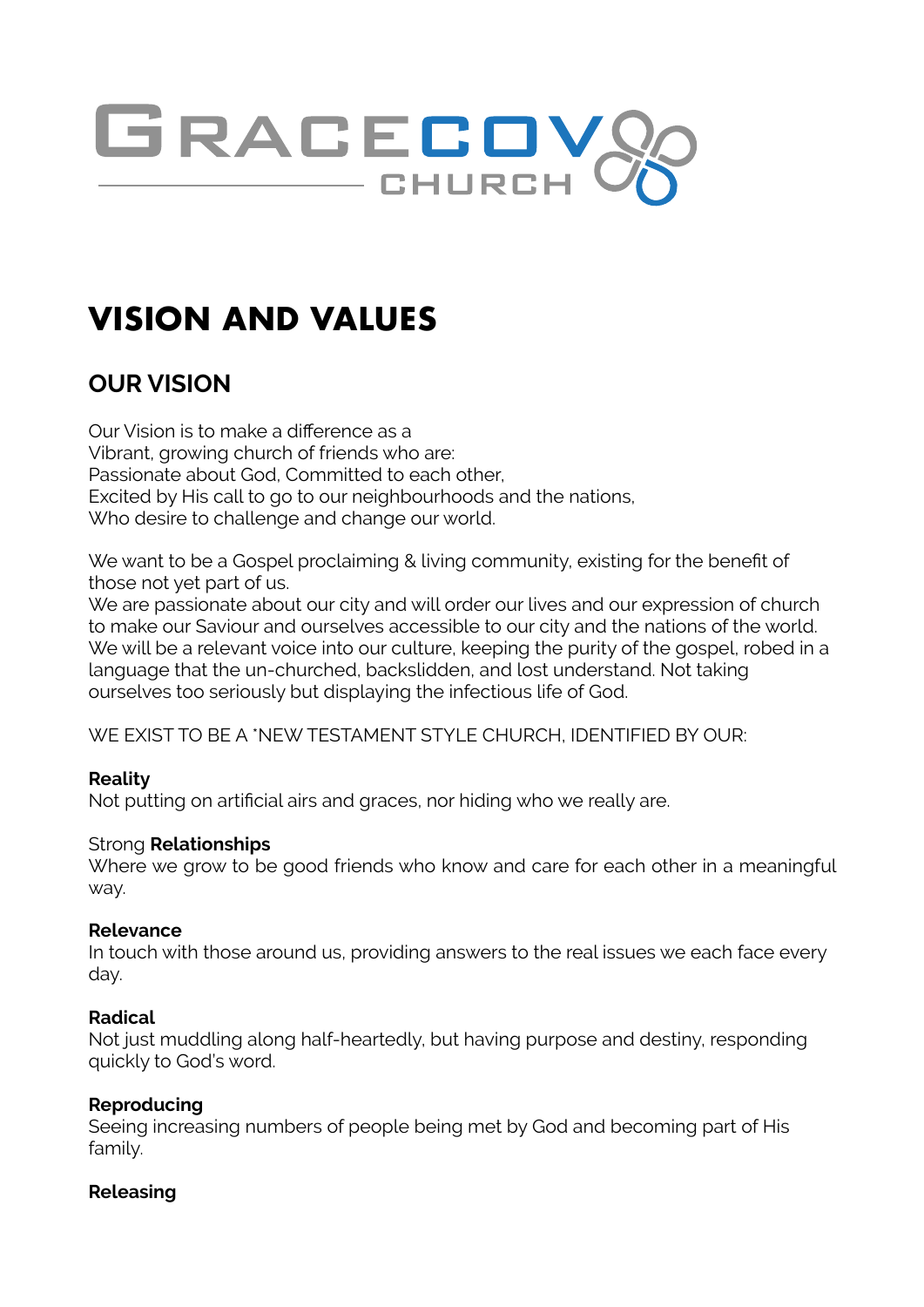Not controlling, but allowing and encouraging each one to be all that God has destined them to be.

# **OUR VALUES**

Matt 6:21 "For where your treasure is, there your heart will be also."

Values are who we are. They are our treasure, what we stand for and **why we exist**. Our values are born out of our convictions about how we should live according to God's Word - the Bible. Values are tied to our vision and determine how we accomplish that vision.

GRACE COV IS A CHURCH WHERE THERE IS:

#### **Space**

Where everyone is welcome. Where diversity is celebrated. Where our Family Values are appreciated & embraced.

#### **Place**

Where each one discovers their "fit" and makes their unique contribution gladly. Where we grow through discipleship. Where we become a family on mission.

### **Base**

Where we raise, equip and release leaders. Where we exist for the benefit of others, supporting and sharing resources. Where we can multiply and springboard new Gospel ventures.

# OUR VALUES INCLUDE:

- Radically Word based, with a whole Bible theology.
- The importance of both the Wine: the life & move of God and the Wineskin: the biblical pattern for local church and trans-local ministry.
- Being naturally supernatural and supernaturally natural.
- Kingdom values placed higher than the values of a particular culture or movement,
- Loving each other and accepting each others differences.
- Being transparent and real.
- Living life with honesty, purity, and integrity.
- Being financially free.
- Serving our community with creativity and excellence.
- Sorting out relational issues and not walking away from each other.
- The reality of Apostolic ministry, co-operation and covering.
- Resourcing Apostolic ministry.
- No generation gap maturity and anointing have more bearing on leadership than age does.
- Going beyond the third generation.
- Team no "one man" shows.
- Training, equipping and releasing leaders as a priority and not as a special event.
- Each one owning the call to go to and disciple the nations.